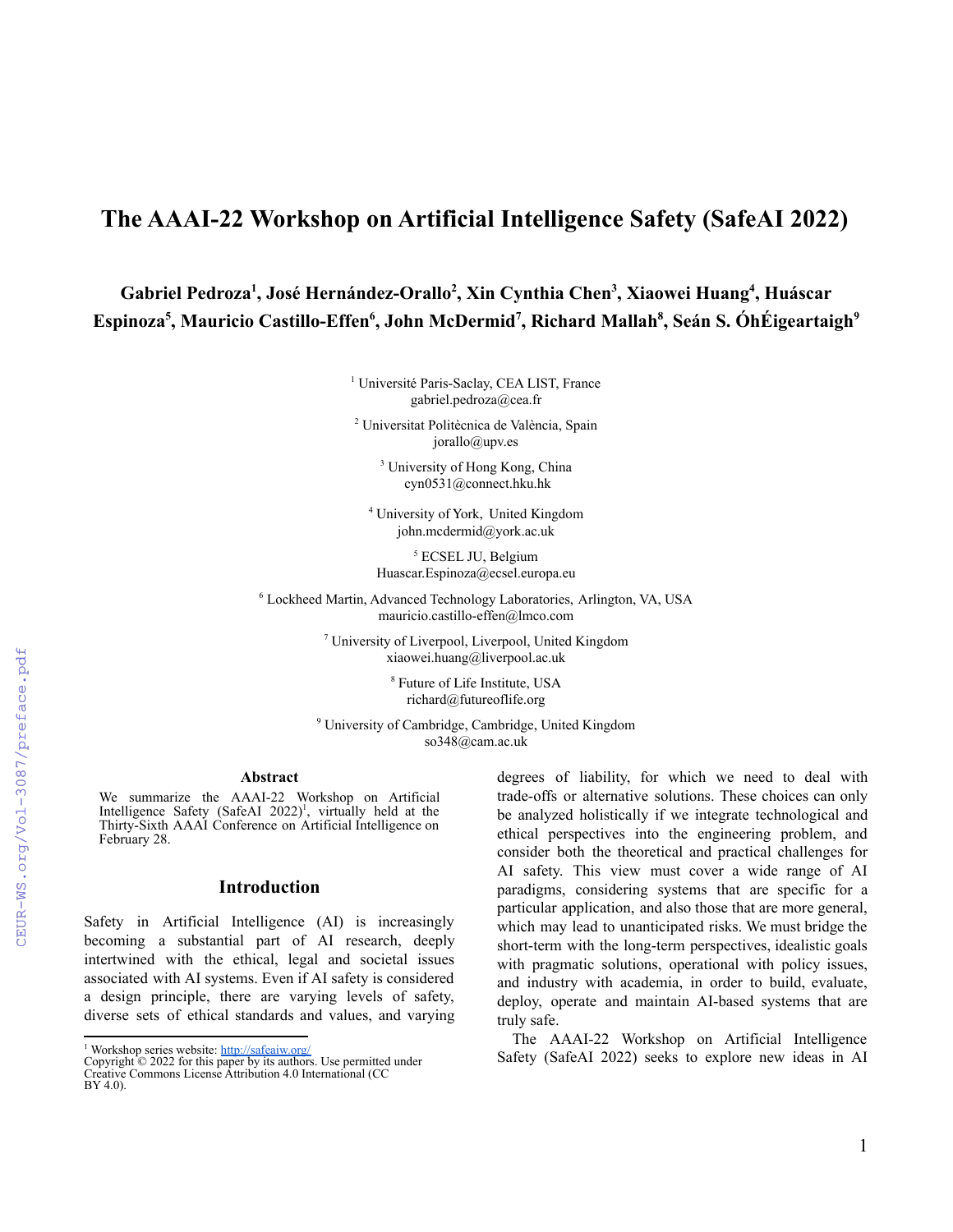safety with a particular focus on addressing the following questions:

- What is the status of existing approaches for ensuring AI and Machine Learning (ML) safety and what are the gaps?
- How can we engineer trustworthy AI software architectures?
- How can we make AI-based systems more ethically aligned?
- What safety engineering considerations are required to develop safe human-machine interaction?
- What AI safety considerations and experiences are relevant from industry?
- How can we characterize or evaluate AI systems according to their potential risks and vulnerabilities?
- How can we develop solid technical visions and new paradigms about AI safety?
- How do metrics of capability and generality, and trade-offs with performance, affect safety?

These are the main topics of the series of SafeAI workshops. They aim to achieve a holistic view of AI and safety engineering, taking ethical and legal issues into account, in order to build trustworthy intelligent autonomous machines. The first edition of SafeAI was held in January 27, 2019, in Honolulu, Hawaii (USA) as part of the Thirty-Third AAAI Conference on Artificial Intelligence (AAAI-19), and the second edition was held in February 7, 2020 in New York City (USA) also as part of AAAI. This fourth edition was held online (because of the COVID-19 situation) at the Thirty-Sixth AAAI Conference on Artificial Intelligence on February 28, virtually.

# **Program**

The Program Committee (PC) received 53 submissions. Each paper was peer-reviewed by at least two PC members, by following a single-blind reviewing process. The committee decided to accept 18 full papers, 3 talks and 12 posters, resulting in a full-paper acceptance rate of 34.0% and an overall acceptance rate of 62.3%.

The SafeAI 2022 program was organized in five thematic sessions, two keynotes and three (invited) talks.

The thematic sessions followed a highly interactive format. They were structured into short pitches and a group debate panel slot to discuss both individual paper contributions and shared topic issues. Three specific roles were part of this format: session chairs, presenters and session discussants.

● *Session Chairs* introduced sessions and participants. The Chair moderated sessions and plenary discussions,

monitored time, and moderated questions and discussions from the audience.

- *Presenters* gave a 10 minutes paper talk and participated in the debate slot.
- *Session Discussants* gave a critical review of the session papers, and participated in the plenary debate.

Papers were grouped by topic as follows:

## **Session 1: Bias, Fairness and Value Alignment**

- The Problem of Behaviour and Preference Manipulation in AI Systems, Hal Ashton and Matija Franklin.
- IFBiD: Inference-Free Bias Detection, Ignacio Serna, Daniel DeAlcala, Aythami Morales Moreno, Julian Fierrez and Javier Ortega-Garcia.
- Blackbox Post-Processing for Multiclass Fairness, Preston Putzel and Scott Lee.

#### **Session 2: Interpretability and Accountability**

- A Gray Box Model for Characterizing Driver Behavior, Soyeon Jung, Ransalu Senanayake and Mykel Kochenderfer.
- Defining and Identifying the Legal Culpability of Side Effects using Causal Graphs, Hal Ashton.

#### **Session 3: Robustness and Uncertainty**

- Efficient Adversarial Sequence Generation for RNN with Symbolic Weighted Finite Automata, Mingjun Ma, Dehui Du, Yuanhao Liu, Yanyun Wang and Yiyang Li.
- A Study on Mitigating Hard Boundaries of Decision-Tree-based Uncertainty Estimates for AI Models, Pascal Gerber, Lisa Jöckel and Michael Kläs.
- Quantifying the Importance of Latent Features in Neural Networks, Amany Alshareef, Nicolas Berthier, Sven Schewe and Xiaowei Huang.
- Maximum Likelihood Uncertainty Estimation: Robustness to Outliers, Deebul Nair, Nico Hochgeschwender and Miguel Olivares-Mendez.

#### **Session 4: Safe Reinforcement Learning**

- Reinforcement Learning With Imperfect Safety Constraints, Jin Woo Ro, Gerald Lüttgen and Diedrich Wolter.
- Do Androids Dream of Electric Fences? Safety-Aware Reinforcement Learning with Latent Shielding, Peter He, Borja Leon and Francesco Belardinelli.
- HiSaRL: A Hierarchical Framework for Safe Reinforcement Learning, Zikang Xiong, Ishika Agarwal and Suresh Jagannathan.
- A Game-Theoretic Perspective on Risk-Sensitive Reinforcement Learning, Mathieu Godbout, Maxime Heuillet, Sharath Chandra Raparthy, Rupali Bhati and Audrey Durand.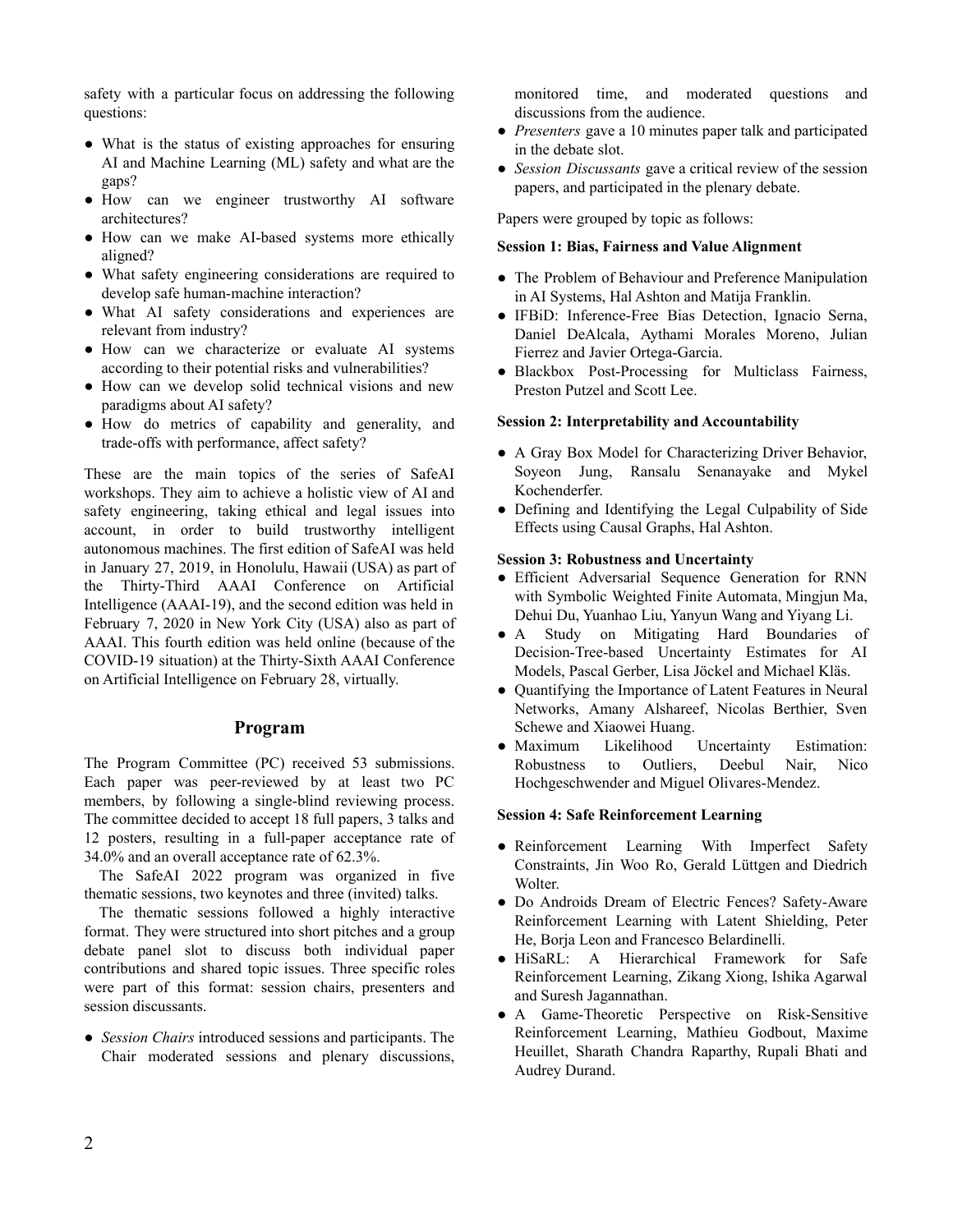## **Session 5: AI Testing and Assessment**

- Beyond Test Accuracy: The Effects of Model Compression on CNNs, Adrian Schwaiger, Kristian Schwienbacher and Karsten Roscher.
- Differential Assessment of Black-Box AI Agents, Rashmeet Kaur Nayyar, Pulkit Verma and Siddharth Srivastava. (Note that this paper is out of the proceedings of SafeAI2022.)
- Using Adaptive Stress Testing to Identify Paths to Ethical Dilemmas in Autonomous Systems, Ann-Katrin Reuel, Mark Koren, Anthony Corso and Mykel J. Kochenderfer.

SafeAI was pleased to have several additional inspirational researchers as invited speakers:

## **Keynote**

- Matthew Dwyer (University of Virginia), Distribution-aware Test Adequacy for Neural Networks
- Ganesh Pai (KBR / NASA Ames Research Center), Towards Certification of Machine Learning in Aeronautical Applications

# **Invited Talks**

- Shiri Dori-Hacohen (University of Connecticut), Quantifying Misalignment Between Agents
- Roel Dobbe (TU Delft), A System Safety Perspective for Developing and Governing Artificial Intelligence
- Bonnie W. Johnson (Naval Postgraduate School), Safety in AI-Enabled Warfare Decision Aids

## **Posters**

Posters were presented with 2-minute pitches. Most posters have also been included as short papers within this volume.

- Near-Term AI as an Existential Risk Factor, Ben Bucknall and Shiri Dori-Hacohen. (Note that this paper is out of the proceedings of SafeAI2022.)
- The Dilemma Between Data Transformations and Adversarial Robustness for Time Series Application Systems, Sheila Alemany and Niki Pissinou.
- Interpretable Local Tree Surrogate Policies, John Mern, Sidhart Krishnan, Anil Yildiz, Kyle Hatch and Mykel J. Kochenderfer.
- Oases of Cooperation: An Empirical Evaluation of Reinforcement Learning in the Iterated Prisoner's Dilemma, Peter Barnett and John Burden.
- Leveraging Multi-task Learning for Umambiguous and Flexible Deep Neural Network Watermarking, Fangqi Li, Lei Yang, Shilin Wang and Alan Wee-Chung Liew.
- Human-in-the-loop Learning for Safe Exploration through Anomaly Prediction and Intervention, Prajit T

Rajendran, Huascar Espinoza, Agnes Delaborde and Chokri Mraidha.

- Safety Aware Reinforcement Learning by Identifying Comprehensible Constraints in Expert Demonstrations, Leopold Müller, Lars Böcking and Michael Färber.
- Combining Data-Driven and Knowledge-Based AI Paradigms for Engineering AI-Based Safety-Critical Systems, Juliette Mattioli, Gabriel Pedroza, Souhaiel Khalfaoui and Bertrand Leroy.
- Is it all a cluster game? Exploring Out-of-Distribution Detection based on Clustering in the Embedding Space, Poulami Sinhamahapatra, Rajat Koner, Karsten Roscher and Stephan Günnemann.
- A Practical Overview of Safety Concerns and Mitigation Methods for Visual Deep Learning Algorithms, Saeed Bakhshi Germi and Esa Rahtu.
- Comparing Vision Transformers and Convolutional Nets for Safety Critical Systems, Michal Filipiuk and Vasu Singh.
- A Framework to Argue Quantitative Safety Targets in Assurance Cases for AI/ML Components Combining Design and Runtime Safety Measures, Michael Klaes, Lisa Jöckel, Rasmus Adler and Jan Reich. (Note that this paper is out of the proceedings of SafeAI2022.)

## **Special Sessions**

- EnnCore: End-to-End Conceptual Guarding of Neural Architectures, Edoardo Manino, Danilo Carvalho, Yi Dong, Julia Rozanova, Xidan Song, Andre Freitas, Gavin Brown, Mikel Luján, Xiaowei Huang, and Lucas Cordeiro.
- The wall of safety for AI: approaches in the Confiance.ai program, Bertrand Braunschweig, François Terrier, and Rodolphe Gelin.

## **Acknowledgements**

We thank all researchers who submitted papers to SafeAI 2022 and congratulate the authors whose papers and posters were selected for inclusion into the workshop program and proceedings.

We especially thank our distinguished PC members for reviewing the submissions and providing useful feedback to the authors:

- Stuart Russell, UC Berkeley, USA
- Raja Chatila, Sorbonne University, France
- Francesca Rossi, IBM and University of Padova, USA
- Roman V. Yampolskiy, University of Louisville, USA
- Gereon Weiss, Fraunhofer ESK, Germany
- Roman Nagy, Argo AI, Germany
- Nathalie Baracaldo, IBM Research, USA
- Chokri Mraidha, CEA LIST, France